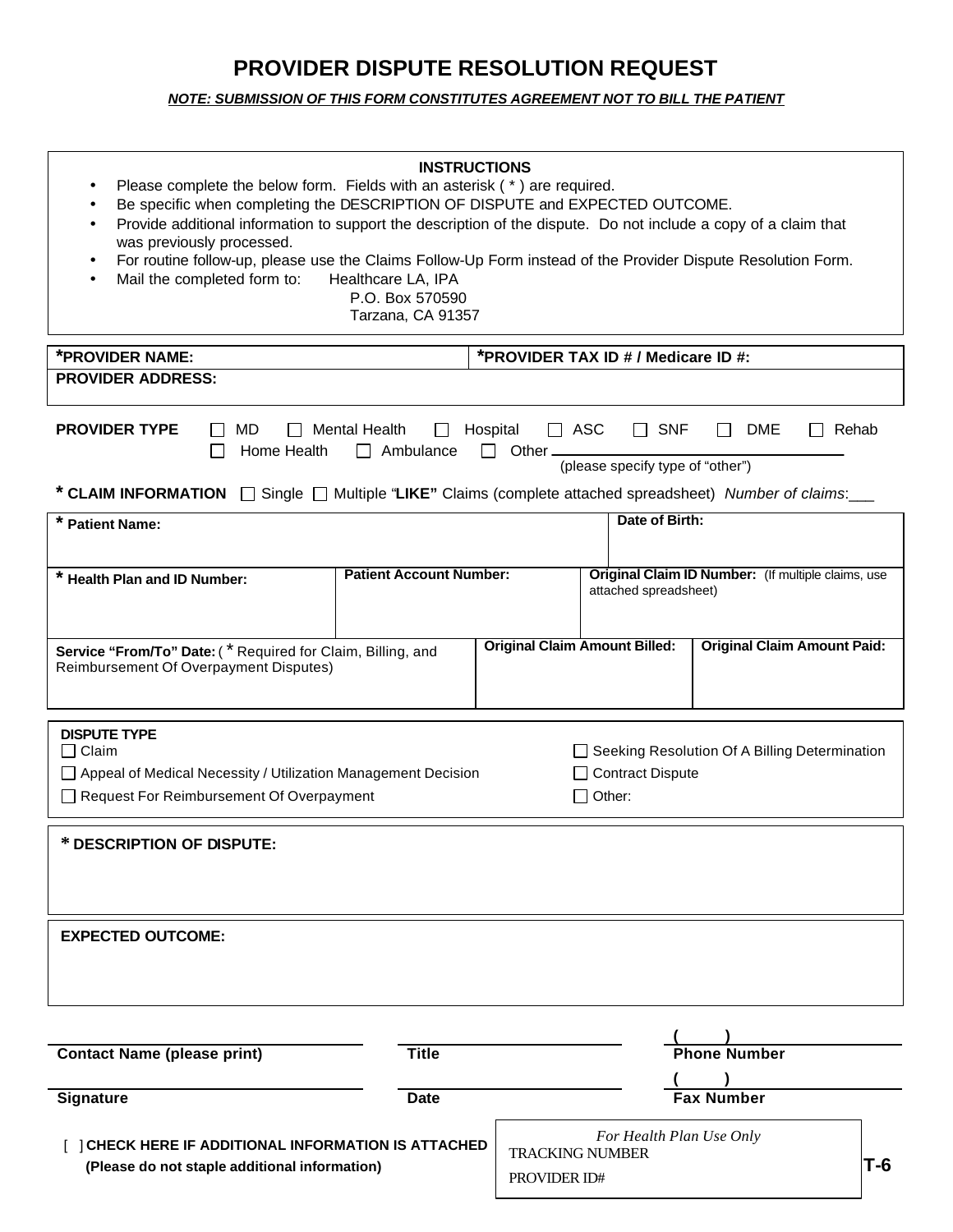## **PROVIDER DISPUTE RESOLUTION REQUEST (For use with multiple "LIKE" claims)**

*NOTE: SUBMISSION OF THIS FORM CONSTITUTES AGREEMENT NOT TO BILL THE PATIENT* 

|                 |      | * Patient Name |                         |                                   |                                     | $*$ Service     | Original<br>Claim       | Original<br>Claim  |                         |
|-----------------|------|----------------|-------------------------|-----------------------------------|-------------------------------------|-----------------|-------------------------|--------------------|-------------------------|
| <b>Number</b>   | Last | <b>First</b>   | Date of<br><b>Birth</b> | * Health Plan ID<br><b>Number</b> | <b>Original Claim ID<br/>Number</b> | From/To<br>Date | Amount<br><b>Billed</b> | <b>Amount Paid</b> | <b>Expected Outcome</b> |
| $\mathbf{1}$    |      |                |                         |                                   |                                     |                 |                         |                    |                         |
| $\overline{2}$  |      |                |                         |                                   |                                     |                 |                         |                    |                         |
| $\overline{3}$  |      |                |                         |                                   |                                     |                 |                         |                    |                         |
| $\overline{4}$  |      |                |                         |                                   |                                     |                 |                         |                    |                         |
| $\overline{5}$  |      |                |                         |                                   |                                     |                 |                         |                    |                         |
| 6               |      |                |                         |                                   |                                     |                 |                         |                    |                         |
| $\overline{7}$  |      |                |                         |                                   |                                     |                 |                         |                    |                         |
| $\overline{8}$  |      |                |                         |                                   |                                     |                 |                         |                    |                         |
| $\overline{9}$  |      |                |                         |                                   |                                     |                 |                         |                    |                         |
| 10              |      |                |                         |                                   |                                     |                 |                         |                    |                         |
| $\overline{11}$ |      |                |                         |                                   |                                     |                 |                         |                    |                         |
| 12              |      |                |                         |                                   |                                     |                 |                         |                    |                         |
| 13              |      |                |                         |                                   |                                     |                 |                         |                    |                         |
| 14              |      |                |                         |                                   |                                     |                 |                         |                    |                         |
| 15              |      |                |                         |                                   |                                     |                 |                         |                    |                         |

Page \_\_\_\_\_\_\_ of \_\_\_\_\_\_\_

[ ] **CHECK HERE IF ADDITIONAL INFORMATION IS ATTACHED**

 **(Please do not staple additional information) T-6**